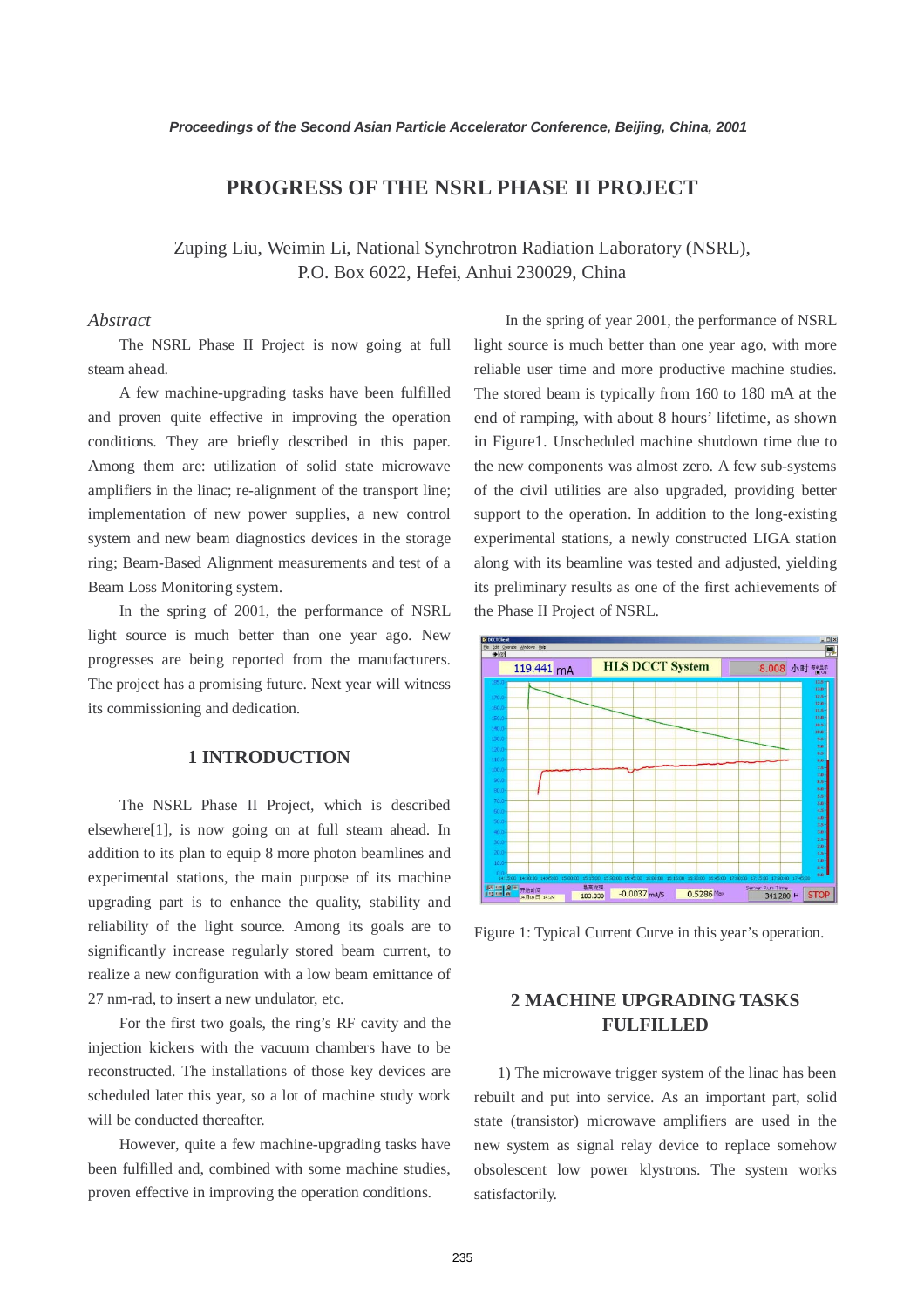2) Due to over ten years' unequal descent of the ground of the tunnel, the electron beam transport line was found inclined seriously, the switch magnet being 9 mm lower than the beam-turning-up point, and had to be re-aligned in the summer of 2000. As the result, the transport line is now lying well within 200 microns of a horizontal plane and injection of the beam becomes smoother than before.

 3) Power supplies of the ring's main magnets (dipoles, quadrupoles and sextupoles) are all replaced with new ones. Thyratron-type pulse current power supplies are used for the injection system instead of old gap-switch triggers. In the meantime, the control system, as well as beam diagnostics system, is largely upgraded with more "standardized" commercially-available products and with the software totally developed in the frame of EPICS, to facilitate data acquisition, sharing and archive and to leave room for future extension[2][3]. Following is the entrance page of the control program, called as the main interface page.



Figure 2: The main interface page of the new control program.

 4) With the help of a new Beam Position Monitoring system, the new control system and existing trim coils in the ring's quadrupoles, Beam-Based Alignment (BBA) measurements were carried out in May of 2001[4].

 To measure the closed orbit displacements from the magnetic center of the quadrupole in question, 3 nearby correctors are used to make local bumps and move the beam in/out or up/down. With a certain current added to the quad trim coils, BPM data are collected along the ring to calculate the "Merit Functions" and see how they vary with the beam positions. Then the beam-based "center of the quad", where the Merit Function should be minimized, is found by parabola fitting. For example, as shown in Figure 3, the horizontal and vertical offsets of quad Q7W are determined as 0.05 mm and –1.813 mm, respectively, with fitting rms errors around  $\pm 0.04$  mm.



Figure 3: BBA measurement data for Q7W, showing its horizontal and vertical offsets, in the upper and lower figures, respectively.

 The vertical closed orbit was found badly deviated from the centers of the magnets, with offsets up to 3 mm (See Figure 4 on next page). This problem is presumably caused, again, by unequal descent of the ground, the largest descending taking place near the transport line tunnel. A test correction, with quadrupole trim coils in the region excited as correctors, decreases the orbit deviation quite effectively, in a good agreement with theoretical analysis[5].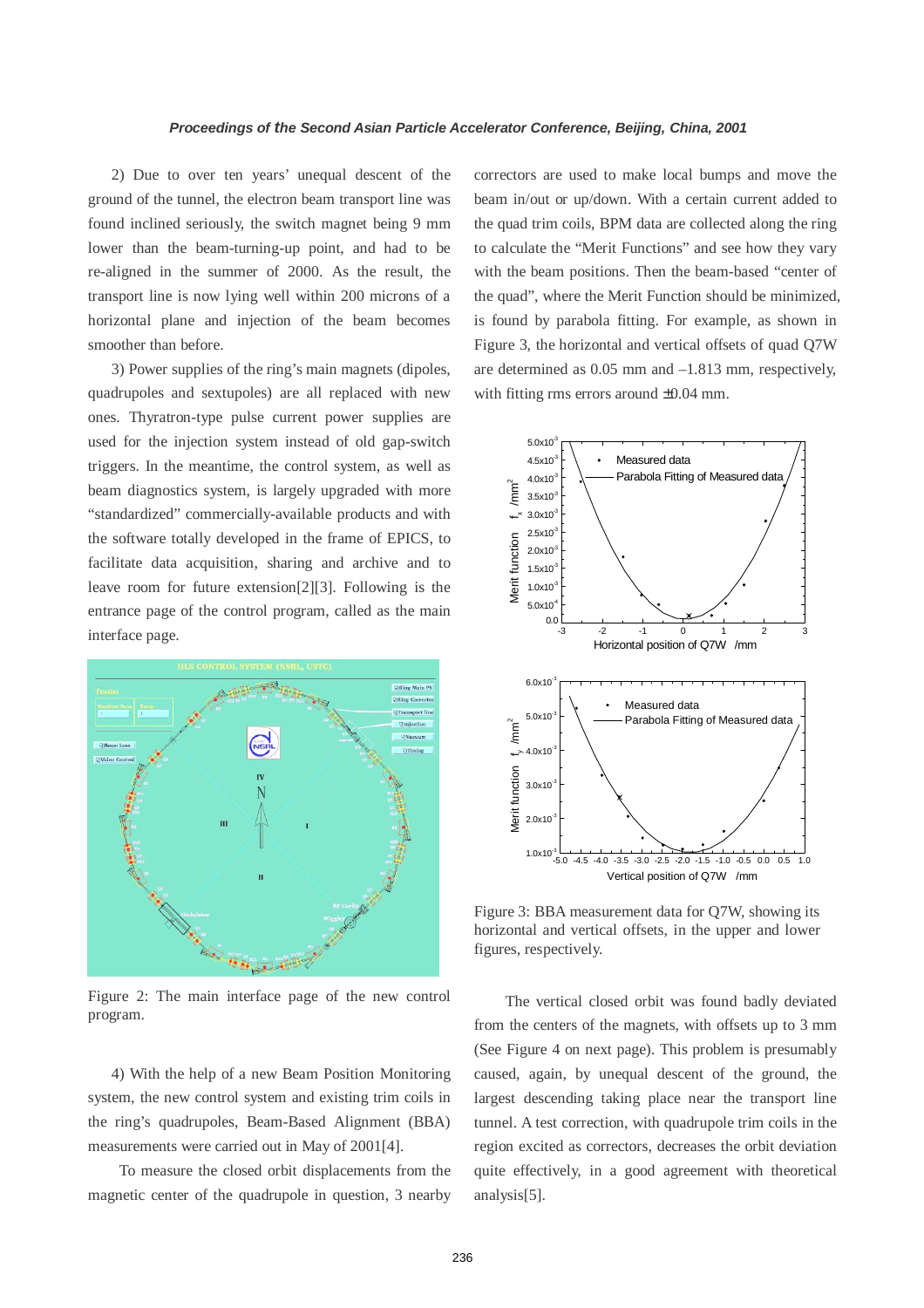A magnet re-alignment is planned, followed by more BBA work to assure a good orbit for the beam.



Figure 4: BBA measured vertical orbit offsets (in mm) along the ring's 32 quadruples.

 5) A Beam Loss Monitoring (BLM) system is put into service and turns out to be a useful trouble-spotting tool. The measured data, radioactive dose counts, are displayed on time, as shown in Figure 5.



Figure 5: Beam losses measured along the ring.

 As analyzed elsewhere[6], a big orbit distortion will of course have counter rates jump up at a few positions; counter rates of the detectors fixed outward of the ring reflect beam elastic collision losses, including Touschek scattering losses; and a big difference between a pair of outer and inner detectors is a symptom that local vacuum somewhere upstream is bad. The counter rate of every detector versus time can also be shown in curves.

 The BLM system contributes to solutions of a few problems, such as local vacuum defects, an excessive beam loss at the start of ramping due to failure to full stop of the injection kickers, etc.

 For example, at some photon beamline front-ends there exists a vacuum dead end when the gate valve is closed and gas is accumulated there. Once the valve is open, however, the gas rushes into the ring and strongly impacts the beam. The beam is scattered seriously and can be detected in every direction. Figure 6 shows the beam losses at the inner and outer of vacuum chamber, both revealing a sharp increase of beam loss. This problem has been taken care of by installation of pumps near the water-cooling masks.



Figure 6: Beam loss at downstream of a certain photon beam port when the gate valve is opeen.

#### **3 FUTURE OF THE PROJECT**

 Several key components such as the new RF cavity, the ceramic vacuum sections for ferrite kickers, and optic elements (gratings/mirrors) in a few photon beamlines are yet to be completed, not to mention subsequent quality checking and characteristics measurements. In a sense, they are the most technically demanding or troublesome pieces during the construction period, but will be the brightest stars afterwards. Recently, new progresses are continuously being reported from their manufacturers. The cavity, just coming out of machining, is to be welded in a few days. As to the ceramic sections for kickers, the toughest problem of their breaking due to residual strains after welding is solved, and we have got sufficient parts to go further. At present, the undulator is under magnetic field measurements and adjustments, while most photon beamlines are already over or under off-line mechanical and vacuum tests.